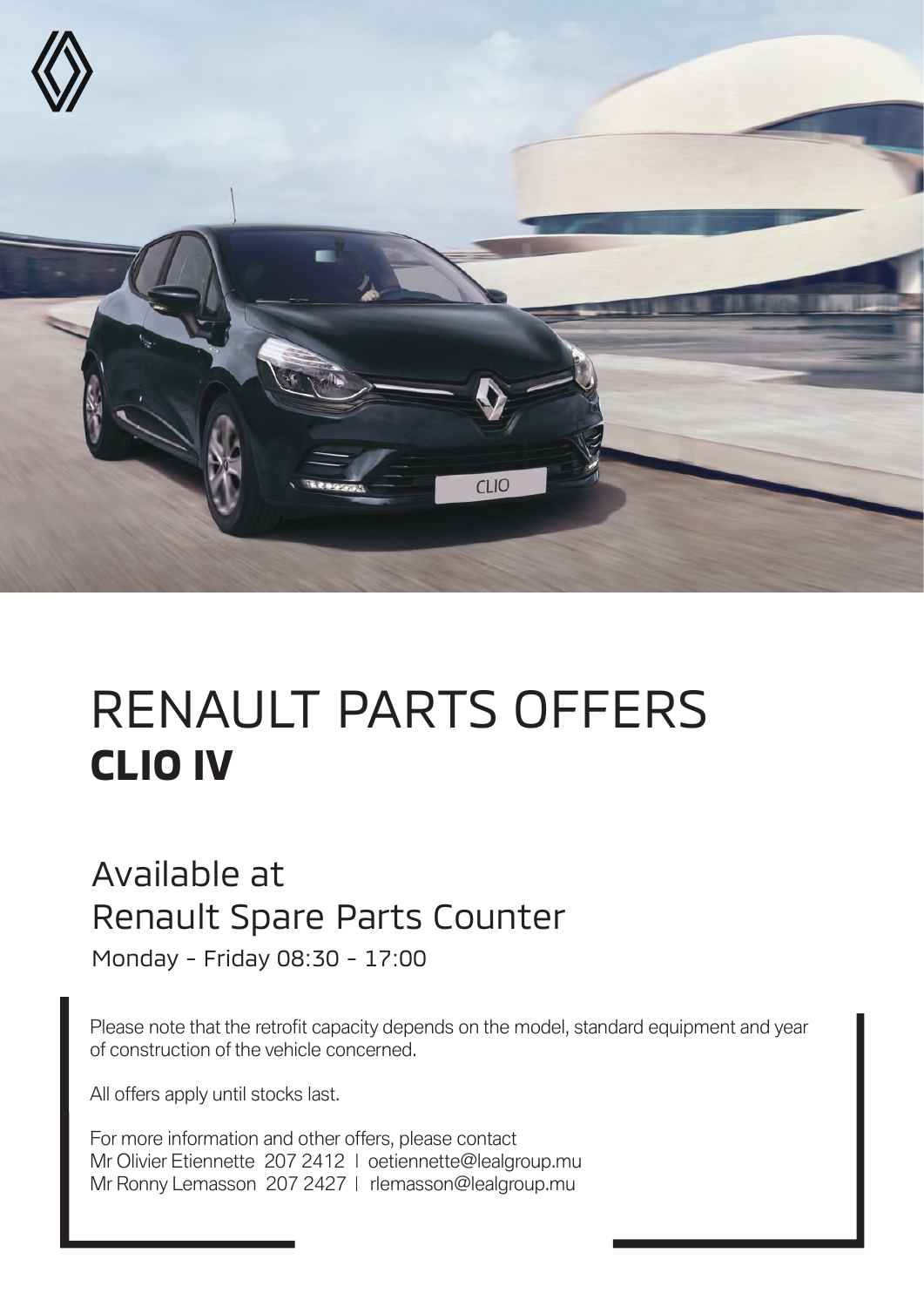

| Part No.   | <b>Part Description</b>                      | Model                                | Qty            | <b>Unit Normal</b><br>Price (Rs) | $\frac{0}{0}$ | <b>Unit Special</b><br>Price (Rs) |
|------------|----------------------------------------------|--------------------------------------|----------------|----------------------------------|---------------|-----------------------------------|
| 302052617R | <b>COLL EMBRAYAGE</b>                        | <b>BHMK</b>                          | 10             | 8,310                            | 40%           | 4,986                             |
| 240157712R | <b>CABLAGE BOUCLIER ARR</b>                  | <b>BHMO</b>                          | $\mathbf{1}$   | 6,321                            | 40%           | 3,793                             |
| 253312543R | ALLUME-CIGARE                                | <b>BHMA</b>                          | 1              | 2,296                            | 40%           | 1,377                             |
| 255505230R | RESISTANCE MOTEUR VENTILATEUR                | <b>BHMO</b>                          | 1              | 8,135                            | 40%           | 4,881                             |
| 255700068R | <b>CDE RETROVISEUR EXT</b>                   | <b>BHMO</b>                          | 1              | 4,809                            | 40%           | 2,885                             |
| 261522624R | <b>COLL ENJOLIVEUR CHROME</b>                | <b>BHMA</b>                          | 4              | 2,906                            | 40%           | 1,743                             |
| 264305143R | <b>PLAFONNIER</b>                            | <b>BHMO</b>                          | 1              | 5,390                            | 40%           | 3,234                             |
| 326041339R | ANNEAU SYNCHRONISEUR                         | <b>BHMA</b>                          | 1              | 2,457                            | 40%           | 1,474                             |
| 403158877R | <b>ENJOLIVEUR ROUE</b>                       | <b>BHMK</b>                          | 10             | 1,446                            | 40%           | 868                               |
| 430429377R | PLATEAU-FUSEE AR                             | <b>BHMA</b>                          | $\overline{2}$ | 6,514                            | 40%           | 3,908                             |
| 540101984R | RESSORT AMORTISSEUR AV                       | <b>BHMA</b>                          | 4              | 5,439                            | 40%           | 3,264                             |
| 540107593R | <b>RESSORT AMORTISSEUR</b>                   | <b>BHMO</b>                          | 6              | 5,544                            | 40%           | 3,326                             |
| 620788128R | ENJOLIVEUR SUP BOUCLIER                      | <b>BHMA</b>                          | 3              | 2,565                            | 40%           | 1,539                             |
| 628665193R | SUPPORT MONOGRAMME                           | <b>BHMO</b>                          | $\overline{2}$ | 772                              | 40%           | 463                               |
| 688102058R | <b>CENDRIER</b>                              | <b>BHMA</b>                          | 1              | 906                              | 40%           | 544                               |
| 767132677R | PASSAGE DE ROUE EN TOLE AILE AR/G            | <b>BHMA</b>                          | 1              | 3,177                            | 40%           | 1,906                             |
| 769234807R | JOINT ENTREE PORTE AR/D                      | <b>BHMO</b>                          | 1              | 2,343                            | 40%           | 1,406                             |
| 7700648234 | <b>DOIGT VERROUILLAGE</b>                    | <b>BHMA</b>                          | 8              | 174                              | 40%           | 104                               |
| 7700665857 | TUBE EAU ESSUIE VITRE                        | <b>BHMO</b>                          | 4              | 154                              | 40%           | 93                                |
| 7701056095 | COLLIER BAD-MEG2CC                           | <b>MEG II</b><br>CC /<br><b>BHMO</b> | $\overline{2}$ | 3,118                            | 40%           | 1,871                             |
| 7703043141 | ECROU A SERTIR M6 POUR CARENAGE TRAIN<br>ARR | <b>BHMO</b>                          | $\overline{2}$ | 296                              | 40%           | 178                               |
| 7703046140 | <b>ECROUTOLE</b>                             | <b>BHMA</b>                          | 10             | 137                              | 40%           | 82                                |
| 7703066376 | ANNEAU ARRET 32                              | <b>BHMA</b>                          | 8              | 446                              | 40%           | 267                               |
| 803227902R | MOUSSE ACOUSTIQUE                            | <b>BHMA</b><br><b>ACTIS</b>          | 1              | 2,049                            | 40%           | 1,230                             |
| 803317385R | <b>COULISSE VITRE AV</b>                     | <b>BHMA</b><br><b>ACTIS</b>          | 1              | 500                              | 40%           | 300                               |
| 809611006R | PLATINE SERVITUDE                            | <b>BHMO</b>                          | 1              | 3,167                            | 40%           | 1,900                             |
| 8200064634 | <b>JOINT LIAISON</b>                         | <b>BMHK</b>                          | $\overline{2}$ | 327                              | 40%           | 196                               |
| 960156043R | ELEMENT AERODYNAMIQUE                        | <b>BHMA</b>                          | 1              | 9,029                            | 40%           | 5,417                             |
| 122802491R | DEMI-FLASQUE BUTE (PAIRE)                    | <b>BHMA</b>                          | 1              | 712                              | 40%           | 427                               |

Price is per unit and includes VAT.

**Renault Spare Parts Counter**  Monday - Friday 08:30 - 17:00 | **Tel: 207 2412 / 207 2427**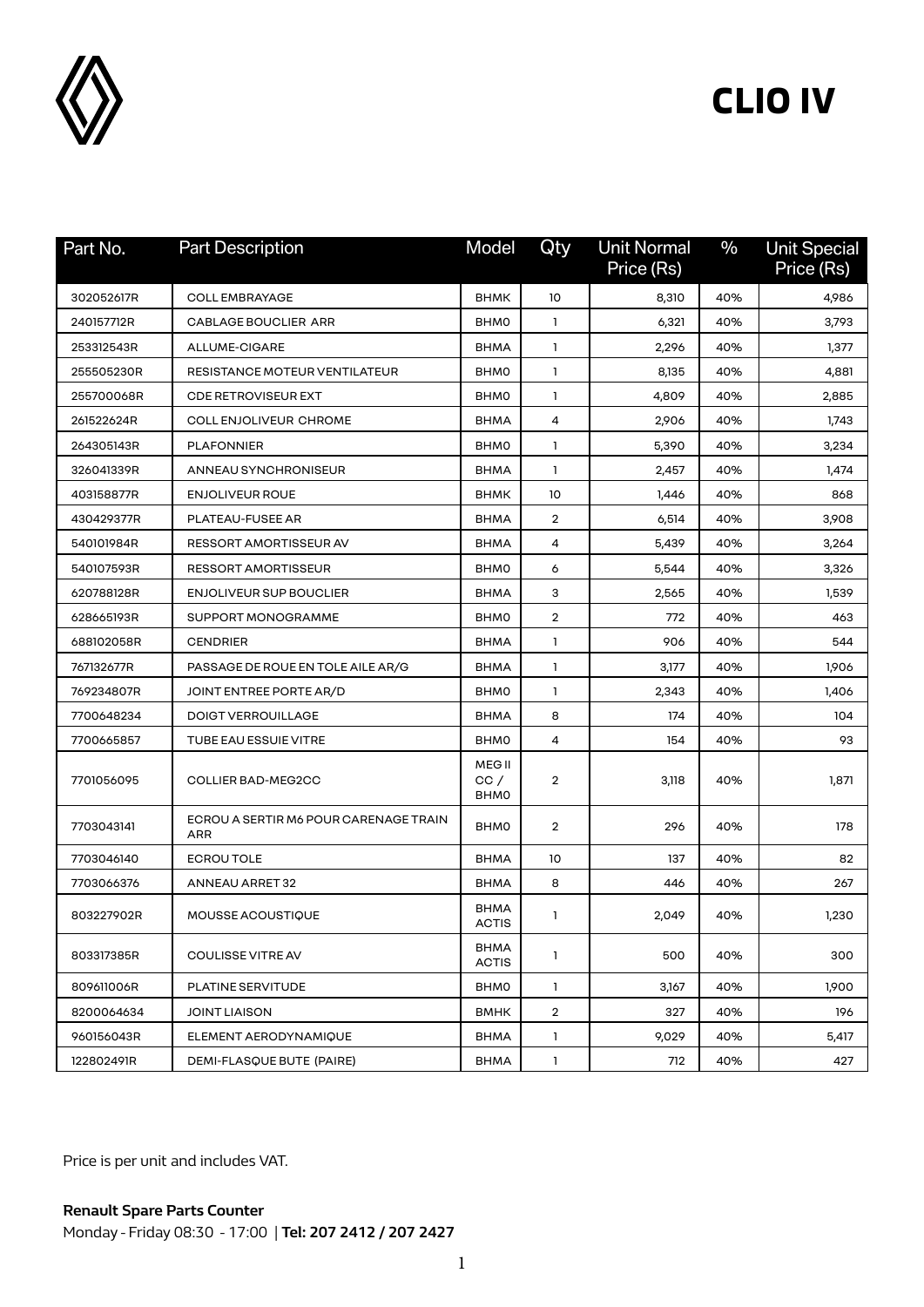

| Part No.   | <b>Part Description</b>              | Model                                       | Qty            | <b>Unit Normal</b><br>Price (Rs) | $\frac{0}{0}$ | <b>Unit Special</b><br>Price (Rs) |
|------------|--------------------------------------|---------------------------------------------|----------------|----------------------------------|---------------|-----------------------------------|
| 122994M500 | CLAVETTE CALAGE PIGNON / VILEBREQUIN | <b>BHMA</b>                                 | 1              | 232                              | 40%           | 139                               |
| 214816703R | <b>GROUPE MOTOVENTILATEUR</b>        | <b>BHMA</b>                                 | $\overline{2}$ | 19,147                           | 40%           | 11,488                            |
| 8200927687 | PLATEAU-FUSEE ARR                    | <b>BHMK</b>                                 | З              | 4,987                            | 40%           | 2,992                             |
| 200108306R | LIGNE ECHAPPEMENT                    | <b>BHMK</b>                                 | 1              | 15,532                           | 50%           | 7,766                             |
| 253255192R | CONTACTEUR DEBUT COURSE              | <b>BHMK</b>                                 | $\mathbf{1}$   | 2,526                            | 50%           | 1,263                             |
| 254113300R | <b>INTERRUPTEUR DOUBLE</b>           | <b>BHMA</b>                                 | $\mathbf{1}$   | 3,841                            | 50%           | 1,921                             |
| 254117915R | <b>INTERRUPTEUR DOUBLE</b>           | <b>BHMA</b>                                 | 1              | 3,841                            | 50%           | 1,921                             |
| 259200394R | <b>CARTE MEMOIRE CAR</b>             | <b>BHMO</b>                                 | $\mathbf{1}$   | 25,370                           | 50%           | 12,685                            |
| 397889173R | <b>PION CENTRAGE</b>                 | <b>BHMA</b>                                 | 3              | 372                              | 50%           | 186                               |
| 403008380R | <b>JANTE ALU 7J17444</b>             | <b>BHMA</b>                                 | 1              | 12,432                           | 50%           | 6,216                             |
| 403008773R | JANTE TOLE 6 XJ 15 4 40              | <b>BHMK</b>                                 | $\mathbf{1}$   | 3,788                            | 50%           | 1,894                             |
| 546117330R | <b>BARRE ANTIDEVERS</b>              | <b>BHMO</b>                                 | 1              | 10,040                           | 50%           | 5,020                             |
| 620722847R | COLL ENJOLIVEUR GRILLE AV            | <b>BHMK</b>                                 | $\overline{2}$ | 2,267                            | 50%           | 1,134                             |
| 638A00324R | INSONORISANT ECRAN AV/D              | <b>BHMA</b>                                 | $\overline{2}$ | 1,550                            | 50%           | 775                               |
| 638A02479R | INSONORISANT ECRAN AV/G              | <b>BHMA</b>                                 | $\overline{2}$ | 2,324                            | 50%           | 1,162                             |
| 638A06752R | INSONORISANT ECRAN AV/D              | <b>BHMA</b>                                 | 1              | 2,579                            | 50%           | 1,290                             |
| 638A07896R | INSONORISANT ECRAN AV/G              | <b>BHMA</b>                                 | $\overline{2}$ | 1,538                            | 50%           | 769                               |
| 658404618R | ABSORBANT ACOUSTIQUE CAPOT           | <b>BHMA</b>                                 | $\mathbf{1}$   | 5,918                            | 50%           | 2,959                             |
| 679020508R | ABSORBANT ACOUSTIQUE                 | <b>BHMA</b>                                 | 1              | 2,272                            | 50%           | 1,136                             |
| 687606325R | AERATEUR GHE SUR PLANCHE             | <b>BHMO</b>                                 | 1              | 4,435                            | 50%           | 2,218                             |
| 689203804R | OBTURATEUR JOUE PLANCHE              | BHMA                                        | 1              | 2,619                            | 50%           | 1,309                             |
| 768C54735R | <b>PAVE MOUSSE</b>                   | <b>BHMA</b><br><b>ACTIS</b>                 | 1              | 1,536                            | 50%           | 768                               |
| 769512053R | GARNITURE BAS MARCHE AV/D            | <b>BHMA</b>                                 | 1              | 3,588                            | 50%           | 1,794                             |
| 7703074684 | OBTURATEUR POUR PORTE-COFFRE         | <b>BHMA</b>                                 | $\overline{2}$ | 274                              | 50%           | 137                               |
| 788373682R | <b>BUTEE TRAPPE CARBURANT</b>        | <b>BHMA</b>                                 | 1              | 305                              | 50%           | 153                               |
| 808211937R | LECHEUR EXT AV G                     | <b>BHMA</b>                                 | 1              | 8,183                            | 50%           | 4,091                             |
| 8200371805 | <b>ENTRETOISE ROUE</b>               | <b>BHMA</b>                                 | $\mathbf{1}$   | 1,769                            | 50%           | 885                               |
| 8200518588 | PLOT FILTRE AIR                      | <b>BHMO</b>                                 | $\mathbf{1}$   | 369                              | 50%           | 185                               |
| 8201697465 | <b>BIELLE POUR ESSUIE VITRE</b>      | <b>CLIO</b><br><b>IV OTS</b><br><b>0C66</b> | 148            | 1,639                            | 50%           | 819                               |
| 848900620R | MONOGRAMME AR D "GT LINE"            | <b>BHMA</b>                                 | $\overline{a}$ | 2,048                            | 50%           | 1,024                             |

Price is per unit and includes VAT.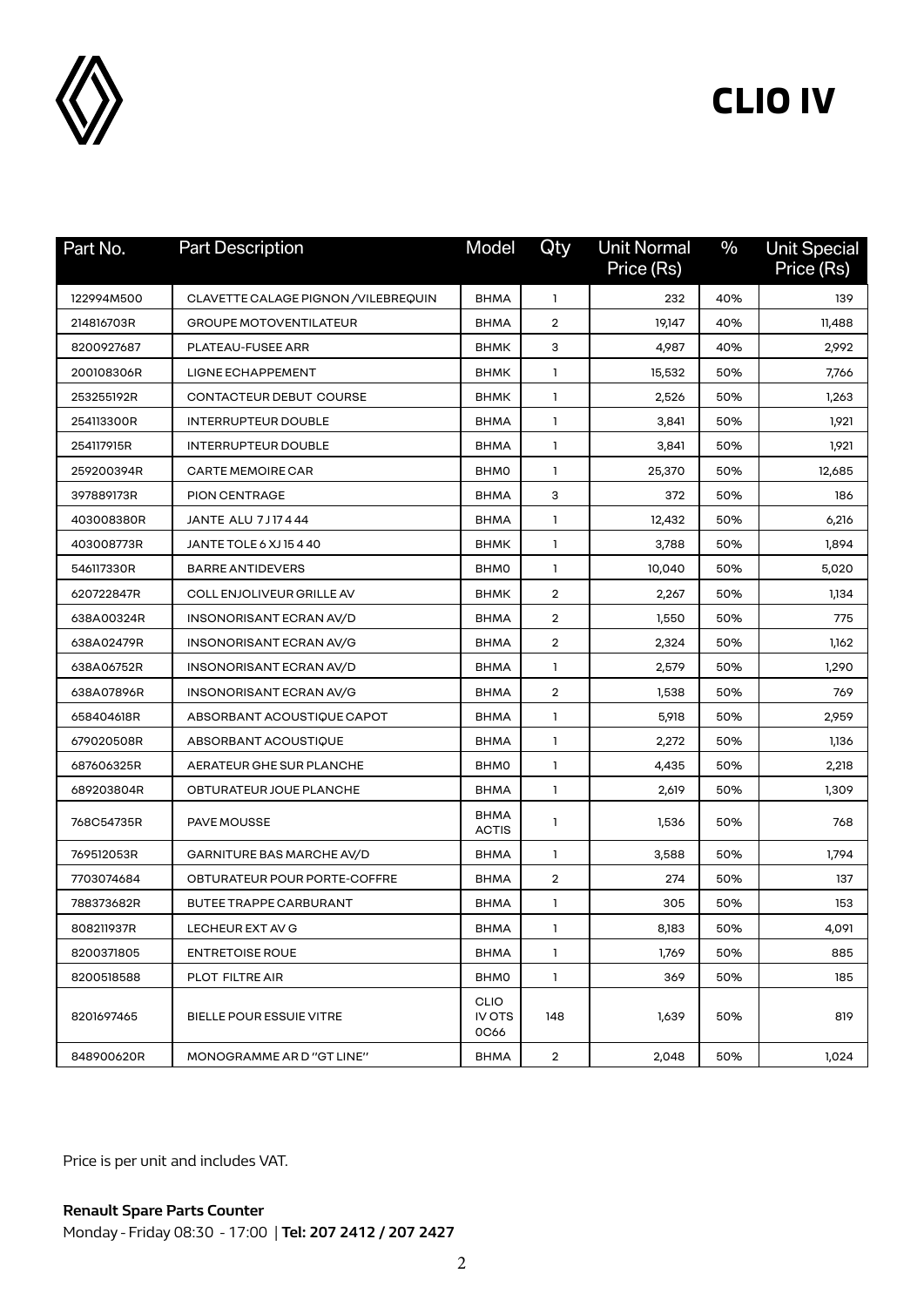

| Part No.   | <b>Part Description</b>               | Model                       | Qty            | <b>Unit Normal</b><br>Price (Rs) | $\frac{0}{0}$ | <b>Unit Special</b><br>Price (Rs) |
|------------|---------------------------------------|-----------------------------|----------------|----------------------------------|---------------|-----------------------------------|
| 7711780544 | COQUE DE CARTE DE DEMARRAGE           | <b>BHJK</b>                 | $\mathbf{1}$   | 2,300                            | 50%           | 1,150                             |
| 7711780545 | COQUE DE CARTE DE DEMARRAGE           | <b>BHJK</b>                 | 1              | 2,300                            | 50%           | 1,150                             |
| 7703179022 | <b>ECARTEUR 2 VOIES</b>               | <b>BHMO</b><br>-OTS<br>OC3F | 11             | 191                              | 50%           | 96                                |
| 164461377R | <b>CANALISATION ALIMENTATION CARB</b> | <b>BHMK</b><br><b>OTS</b>   | 23             | 6,361                            | 80%           | 1,272                             |
| 253253894R | <b>CONTACTEUR DEBUT</b>               | <b>BHMA</b>                 | $\mathbf{1}$   | 1,882                            | 80%           | 376                               |
| 260290441R | CAPOT PROTECT ARR PROJECTEUR          | <b>BHMK</b>                 | $\mathbf{1}$   | 202                              | 80%           | 40                                |
| 265575150R | HABILLAGE FEU AR/G                    | <b>BHMO</b>                 | 1              | 679                              | 80%           | 136                               |
| 278608070R | <b>CONDUIT AIR</b>                    | <b>BHMK</b>                 | $\mathbf{1}$   | 13,436                           | 80%           | 2,687                             |
| 289306782R | GICLEUR LAVE PARE-BRISE               | <b>BHMA</b>                 | 2              | 1,016                            | 80%           | 203                               |
| 306100642R | <b>EMETTEUR EMBRAYAGE</b>             | <b>BHMA</b>                 | 3              | 8,249                            | 80%           | 1,650                             |
| 403003270R | JANTE 61/2XJ164                       | <b>BHMK</b>                 | $\mathbf{1}$   | 8,610                            | 80%           | 1,722                             |
| 440A05867R | <b>COLLECTION FREIN</b>               | <b>BHMK</b><br><b>OTS</b>   | 14             | 704                              | 80%           | 141                               |
| 462104785R | FLEXIBLE FREIN AV                     | <b>BHMA</b><br><b>OTS</b>   | 137            | 2,008                            | 80%           | 402                               |
| 540104387R | RESSORT AMORTISSEUR AV                | <b>BHMO</b>                 | 6              | 8,319                            | 80%           | 1,664                             |
| 544017725R | BERCEAU AV EQP                        | <b>BHMK</b>                 | 1              | 35,716                           | 80%           | 7,143                             |
| 620101141V | <b>COLL OBTURATEURS BOUCLIER</b>      | <b>BHMK</b>                 | $\mathbf{1}$   | 3,107                            | 80%           | 621                               |
| 638427803R | ECRAN PASSAGE ROUE AV/D               | <b>BHMA</b><br><b>OTS</b>   | 1              | 4,059                            | 80%           | 812                               |
| 638430833R | <b>ECRAN PASSAGE ROUE</b>             | <b>BHMA</b><br><b>OTS</b>   | 37             | 4,059                            | 80%           | 812                               |
| 638431694R | <b>ECRAN PASSAGE ROUE</b>             | <b>BHMA</b>                 | 1              | 3,878                            | 80%           | 776                               |
| 638741447R | ENJOLIVEUR AILE AV/D                  | <b>BHMA</b>                 | 1              | 2,691                            | 80%           | 538                               |
| 641356433R | SUPPORT FIX AILE D                    | <b>BHMO</b>                 | $\mathbf{1}$   | 2,721                            | 80%           | 544                               |
| 682600069R | <b>FACADE CENTRALE</b>                | <b>BHMK</b>                 | 1              | 15,047                           | 80%           | 3,009                             |
| 751112919R | LONGERON AV/G                         | BHMK                        | 1              | 16,602                           | 80%           | 3,320                             |
| 756101642R | TRAVERSE EXTREME ARR                  | <b>BHMK</b>                 | $\overline{a}$ | 7,817                            | 80%           | 1,563                             |
| 7703043132 | ECROU A SERTIR M8                     | <b>BHMK</b>                 | $\overline{2}$ | 225                              | 80%           | 45                                |
| 7703101446 | VIS H RDL M6X100-                     | <b>BHMO</b>                 | 6              | 207                              | 80%           | 41                                |
| 7711239104 | KIT DE 16 VIS ET ANTI VOL             | <b>BHMO</b>                 | $\mathbf{1}$   | 4,180                            | 80%           | 836                               |
| 794820355R | RFR ACCROCHAGE SIEGE                  | <b>BHMA</b>                 | 1              | 877                              | 80%           | 175                               |

Price is per unit and includes VAT.

**Renault Spare Parts Counter**  Monday - Friday 08:30 - 17:00 | **Tel: 207 2412 / 207 2427**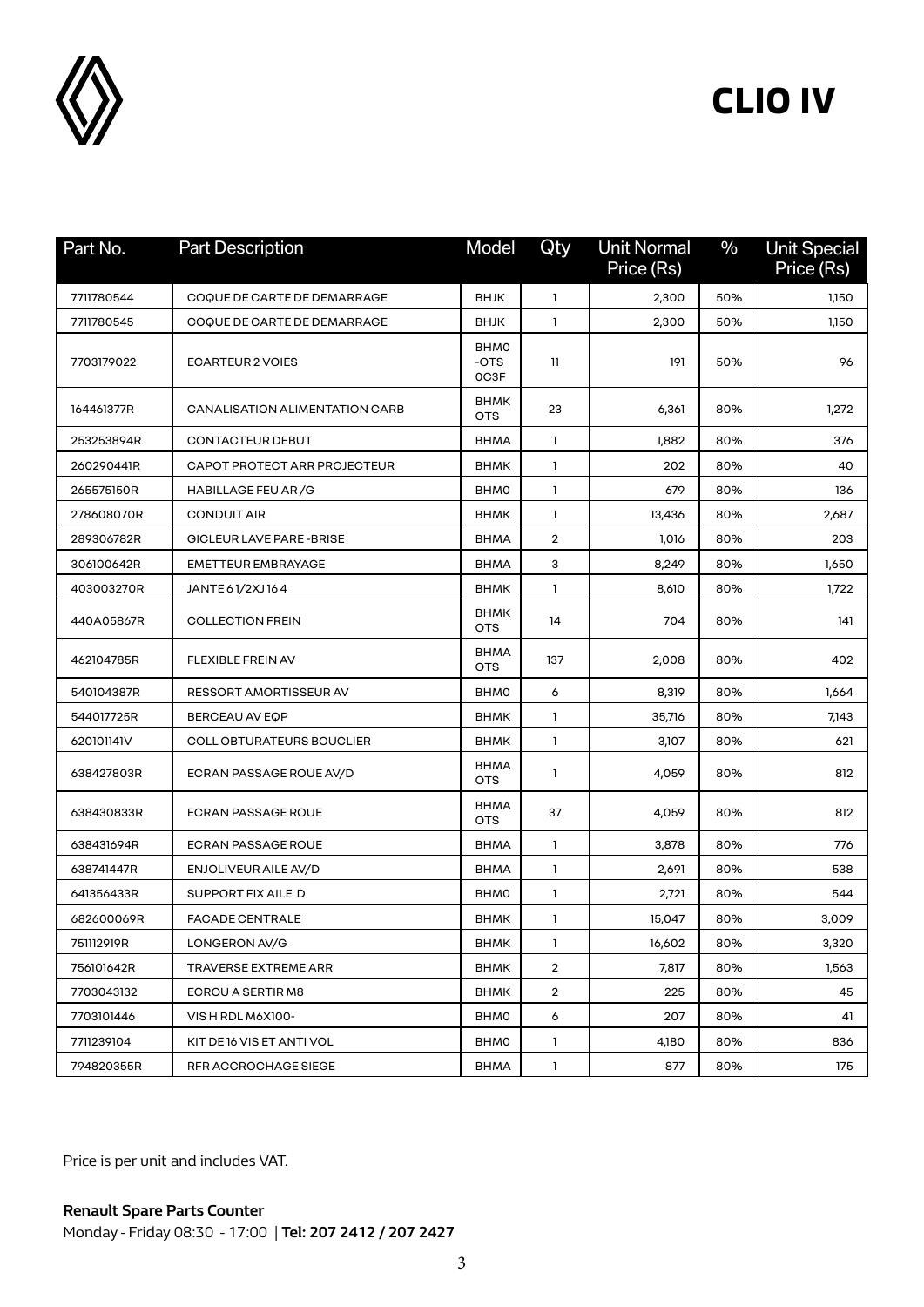

| Part No.   | <b>Part Description</b>     | Model                              | Qty            | <b>Unit Normal</b><br>Price (Rs) | $\frac{0}{0}$ | <b>Unit Special</b><br>Price (Rs) |
|------------|-----------------------------|------------------------------------|----------------|----------------------------------|---------------|-----------------------------------|
| 800996727R | <b>COLLECTION FIX PORTE</b> | <b>BHMA</b>                        | 1              | 6,223                            | 80%           | 1,245                             |
| 803224230R | MOUSSE ACOUSTIQUE           | <b>BHMA</b><br><b>ACTIS</b>        | $\overline{2}$ | 1,692                            | 80%           | 338                               |
| 806064967R | COMMANDE OVRT EXT AR/D      | <b>BHMK</b>                        | 1              | 3,118                            | 80%           | 624                               |
| 808213348R | <b>BAGUETTE PROCTECTION</b> | <b>BHKM</b>                        | $\mathbf{1}$   | 4,863                            | 80%           | 973                               |
| 808C74146R | <b>ENJOLIVEUR PROTEC</b>    | <b>BHMA</b>                        | $\mathbf{1}$   | 5,881                            | 80%           | 1,176                             |
| 8200043181 | PASTILLE ADHESIVE           | <b>BHMA</b><br><b>ACTIS</b>        | 5              | 207                              | 80%           | 41                                |
| 8200212519 | JONC ARRET RLT 72           | <b>BHMA</b>                        | 1              | 295                              | 80%           | 59                                |
| 8200425826 | <b>MOUSSE ANTIBRUIT</b>     | <b>BHMO</b>                        | $\mathbf{1}$   | 243                              | 80%           | 49                                |
| 8200518424 | CAPUCHON PROTECTION         | <b>BHMA</b>                        | 1              | 101                              | 80%           | 20                                |
| 8200520829 | <b>CARENAGE SOUS MOTEUR</b> | <b>BHMK</b>                        | 1              | 6,809                            | 80%           | 1,362                             |
| 8200651783 | <b>ECROU FIX GALET</b>      | <b>BHMA</b>                        | 1              | 274                              | 80%           | 55                                |
| 8200741443 | <b>BOUCHON MOYEU ROUE</b>   | BHMA/<br><b>BHMK</b><br><b>OTS</b> | 22             | 557                              | 80%           | 111                               |
| 8201289557 | ELEMENT AERODYNAMIQUE ARR   | <b>BHMA</b>                        | $\overline{2}$ | 15,847                           | 80%           | 3,169                             |
| 8201289561 | <b>COLLECTION BAVOLET</b>   | <b>BHMA</b>                        | 5              | 18,722                           | 80%           | 3,744                             |
| 8201321306 | SURTAPIS HBT TEXT - HAVANE  | <b>BHMA</b>                        | з              | 3,229                            | 80%           | 646                               |
| 8201335578 | JANTE ALU 17"               | <b>BHMA</b>                        | 4              | 13,289                           | 80%           | 2,658                             |
| 8201343609 | ELEMENT AERODYNAM           | <b>BHMA</b>                        | $\overline{2}$ | 25,645                           | 80%           | 5,129                             |
| 8201345035 | ELEMENT AERODYNAM           | <b>BHMA</b>                        | 4              | 40,618                           | 80%           | 8,124                             |
| 8201345043 | ENJOLIVEUR ANTIBROUILLARD   | <b>BHMA</b>                        | 5              | 6,923                            | 80%           | 1,385                             |
| 8201348101 | KIT ELARGISSEUR AILE ARR    | <b>BHMA</b>                        | 4              | 12,110                           | 80%           | 2,422                             |
| 8201348104 | KIT ELARGISSEUR AILE AV     | <b>BHMA</b>                        | 4              | 12,110                           | 80%           | 2,422                             |
| 8201367550 | PAVE MOUSSE                 | <b>BHMA</b><br><b>ACTIS</b>        | 3              | 140                              | 80%           | 28                                |
| 8201391423 | KIT SEUIL PORTE AV          | <b>BHMK</b>                        | 1              | 2,120                            | 80%           | 424                               |
| 8201391425 | KIT SEUIL PR ARR            | BHMA                               | 2              | 1,558                            | 80%           | 312                               |
| 822746028R | ENJOLIVEUR INT GARNITURE    | <b>BHMA</b>                        | $\mathbf{1}$   | 1,682                            | 80%           | 336                               |
| 823002979R | <b>VITRE MOBILE PORTE</b>   | <b>BHMO</b>                        | $\mathbf{1}$   | 5,030                            | 80%           | 1,006                             |
| 823004494R | VITRE MOBILE PORTE AR/D     | <b>BHMA</b>                        | $\mathbf{1}$   | 5,275                            | 80%           | 1,055                             |
| 823302317R | LECHEUR INT AR D            | <b>BHMO</b>                        | $\mathbf{1}$   | 4,254                            | 80%           | 851                               |
| 824307049R | ARRET PORTE AR              | <b>BHMO</b>                        | $\mathbf{1}$   | 2,370                            | 80%           | 474                               |

Price is per unit and includes VAT.

**Renault Spare Parts Counter**  Monday - Friday 08:30 - 17:00 | **Tel: 207 2412 / 207 2427**